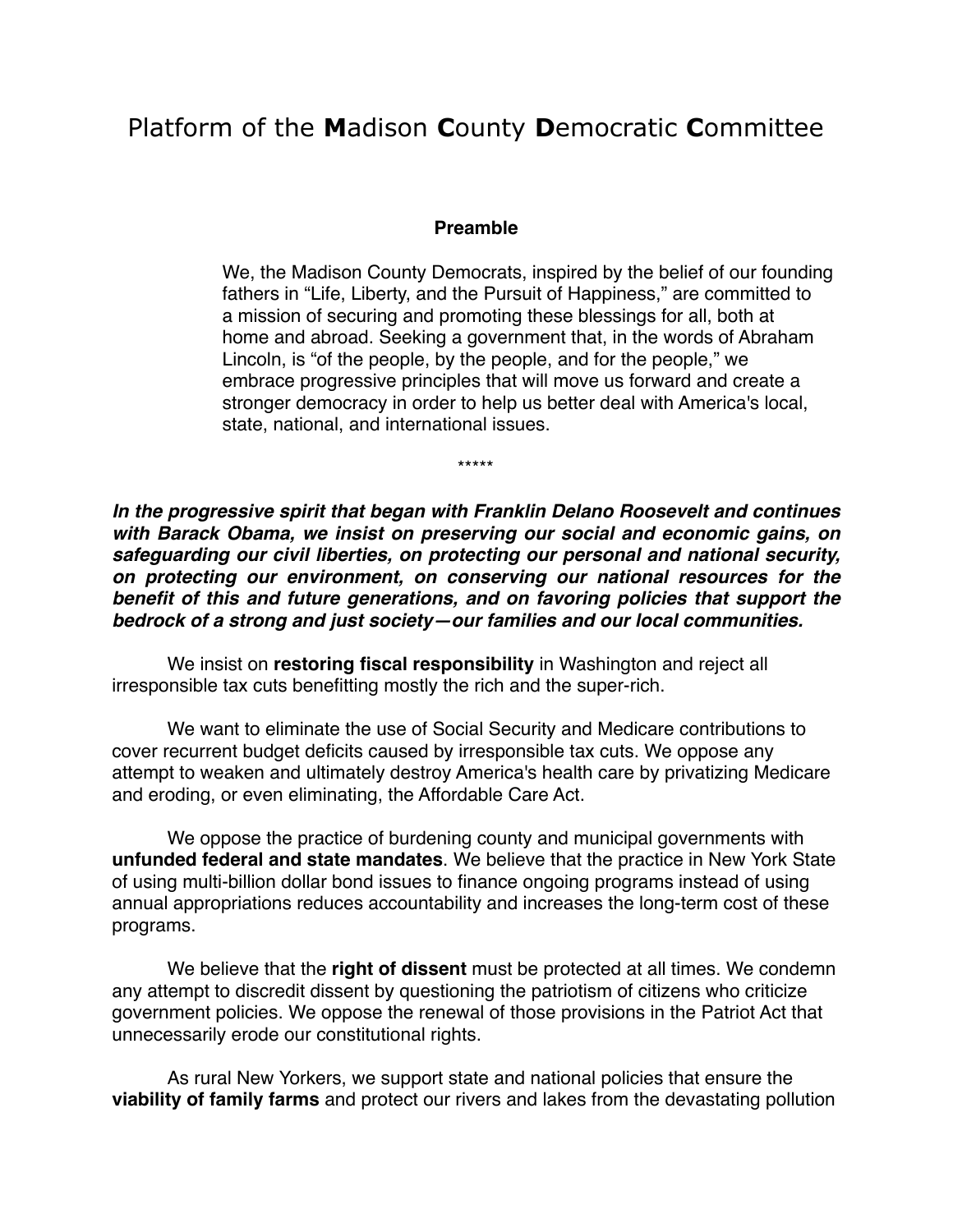of acid rain, PCBs, mercury, lead, and other contaminants. We support cooperative initiatives of government, business, and nonprofits that support economic and community development in upstate New York.

Believing in responsible and **lawful gun ownership** by responsible adults and in reasonable regulations, such as thorough background checks, to ensure that gun ownership does not threaten the community and its law enforcement officers, we support strengthening the Brady Bill and renewing the ban on assault weapons.

### *We believe that every individual must be guaranteed full and equal protection under the law, regardless of race, color, ethnic identity, national origin, religion, creed, sex, sexual identity, sexual orientation, age, disability, or economic status. Everyone should be empowered to develop their full potential by means of a nurturing childhood, a formal education, and an equal opportunity for training and employment.*

We support improved family assistance programs, an expanded early childhood education program, free vocational training, and a subsidized higher education that everyone can afford. A strong public education system sustains a democratic society committed to the ideal of equality and helps create and sustain a vibrant middle class. To this end, we seek a strong financial support of our public education system to ensure that, in the wealthiest nation in the history of mankind, every child has well-qualified teachers, suitable facilities, and the resources necessary to achieve excellence.

**We support affirmative action** in order to ensure that our increasingly diverse population is adequately represented in all trades and professions. We support the removal of barriers to career advancement that may hinder those who have been disadvantaged on account of socioeconomic status, gender, race, disability, age, or family status.

We recognize that we are a nation of immigrants and refugees in which everybody should be under the equal protection of law. Our current immigration policies leave millions of workers trapped in the shadows of our economy. **We favor a fair, a realistic, and a sustainable immigration system** that screens and inspects people and cargo at the border for security threats and grants legal status to hardworking immigrants. We support policies that extend educational and civic participation to our immigrant community.

**We believe in the separation of church and state.** Because we cherish our freedom of conscience, we are as opposed to restrictions on the free exercise of religion as we are to the imposition of religious observances, such as mandated prayers in public schools.

We will fight for a woman's right to make private and personal decisions regarding **reproductive choice** without interference or restriction from the government.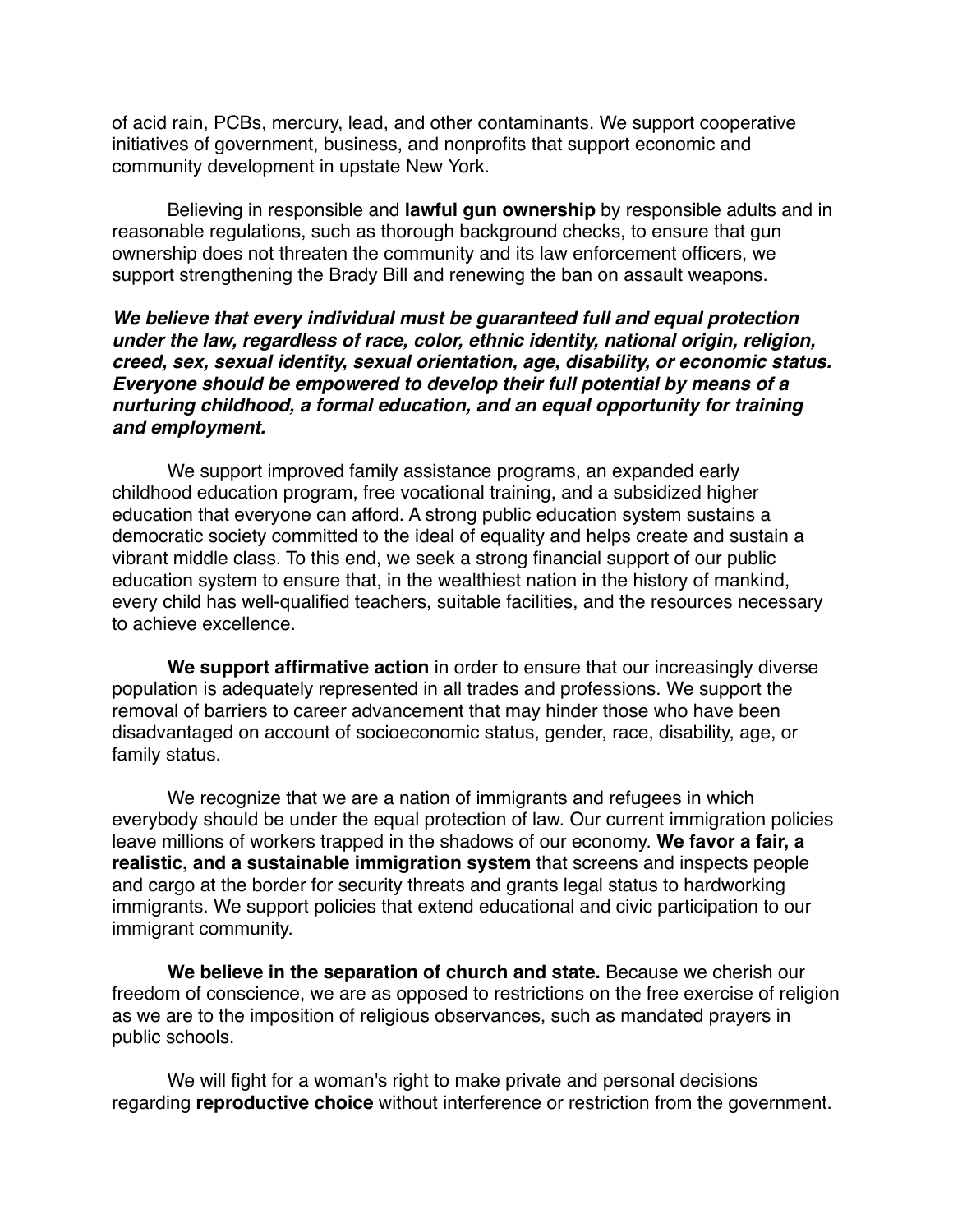*As enlightened and responsible progressives, we believe all are entitled to lead a life in dignity and security. Much more must be done to assist the physically and mentally impaired and to abolish our nation's shameful category of the working poor. Rural poverty, as well as urban poverty, weakens family bonds and breeds despair and delinquency. We believe that the changing economic, social, and technological conditions call for innovative approaches and progressive solutions.*

**The dignity of life** requires adequate shelter, nutrition, education, gainful employment, provision in old age, affordable child care, and health care for all. In the wealthiest country on earth, we will not tolerate continued homelessness and poverty conditions that enlightened and compassionate social policy has eliminated in most advanced industrial democracies. We believe that social policies can, and must, compensate for the inequities that a free-market economy can bring with it.

**The dignity of labor** requires that workers and employees be guaranteed by law the unrestricted right to organize and bargain collectively with corporate management. Public law should protect this right as effectively as it protects the rights of investors and property owners. Public law should protect hard-earned pensions and other employee benefits against the arbitrary power of unscrupulous corporate interests.

**Every worker is entitled to a living wage** with overtime compensation for hours worked beyond the normal work week. The statutory minimum wage in New York State should be raised to the level of a living wage, which, in the words of Franklin Delano Roosevelt, supports a "decent living" at "more than a bare subsistence level." Such a minimum wage law could set a lower level for temporary and part-time workers under the age of 18.

We support **equal pay for equal work**. We support federal and state infrastructure projects which will help provide good jobs, but which will also recognize the critical importance of **women's economic security** to our families and to our economy. We support ending pregnancy discrimination and family-responsibilities discrimination. We support encouraging girls and women to pursue higher-income career fields. We encourage policymakers to support economic stimulus programs that offer equal opportunity for all.

We encourage exploring opportunities to enhance the quality of life of **older Americans.**

More than a half century after Harry Truman urged Congress to adopt universal health care, **we celebrate the enactment of the Affordable Care Act**. We applaud its growing success and will fight any attempts to compromise its effectiveness or to eliminate it altogether. As for the single-payer system of health insurance that already protects senior citizens, through Medicare, and all members of Congress, through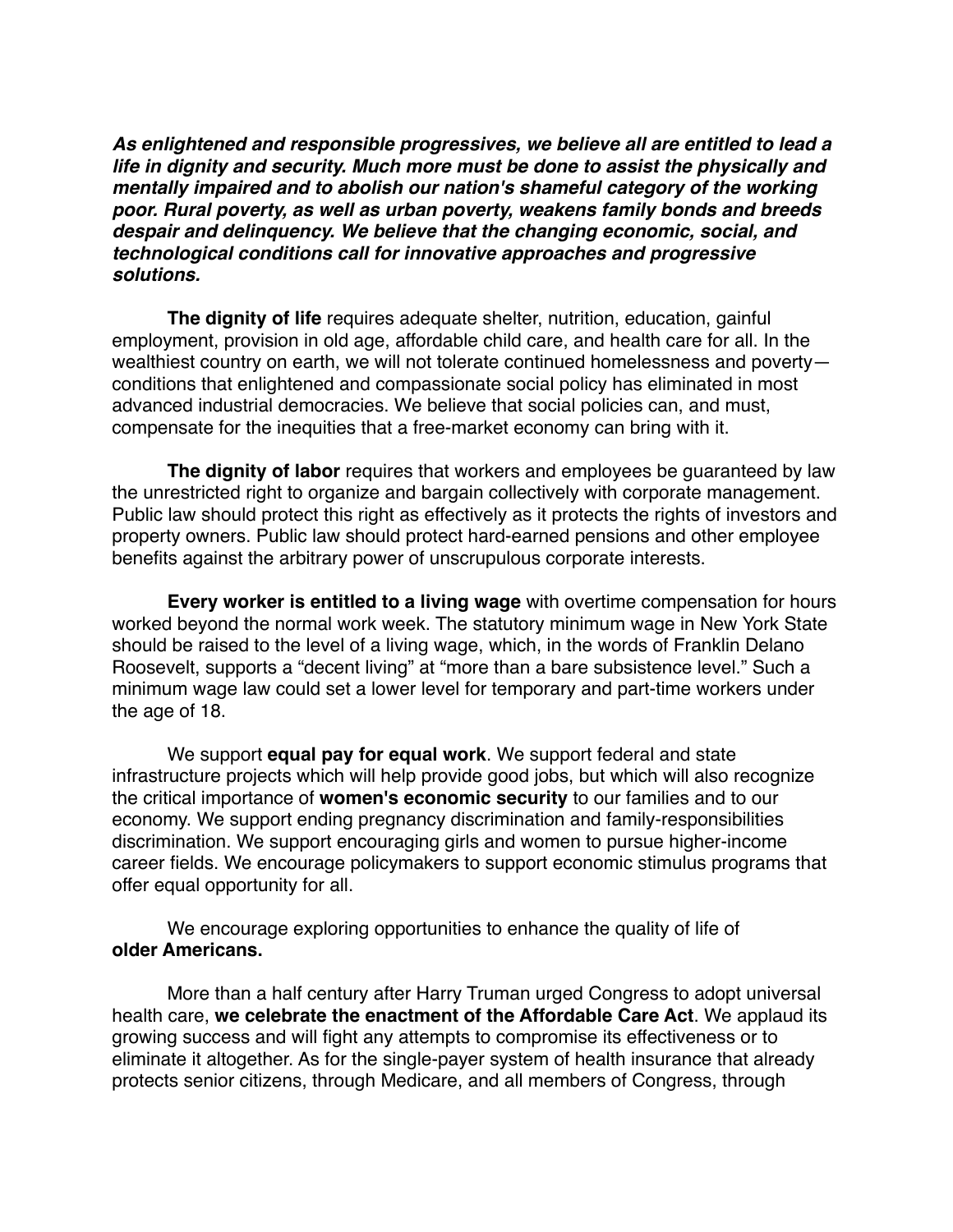separate legislation, we believe that it provides the fairest and most efficient allocation of our nation's health care resources.

We believe the deregulation of public utilities, the privatization of public enterprises, and the outsourcing of governmental services have frequently benefitted private interests at public expense. We oppose deregulation, privatization, and outsourcing unless it can be convincingly shown that every such proposal serves health, sustainability, and quality of life.

## *Our freedom and welfare rest on a bedrock of constitutional democracy and its insistence that Democratic government be based on the principles of fair and equal representation, the rule of the majority, and the right of the minority to be heard.*

We oppose efforts to compromise the principle of fair and equal representation for partisan gain by gerrymandering, by the invalidation of electoral decisions through partisan impeachment proceedings, by recall elections, and by unfair voter eligibility regulations that amount to discriminatory voter suppression. We believe in universal suffrage and support the restoration of this basic right to criminals who have paid their debt to society and are no longer a threat to the public.

We support the strengthening of campaign finance reform and the total transparency of all contributions. Public financing of elections can level the playing field so that winning public office, be it federal or state, will not be limited to candidates of independent wealth or beholden to the support of corporate and other special interests.

We support a constitutional amendment that grants the citizens of the **District of Columbia home rule** and equal representation in Congress.

The present **Madison County governance** system of representation by a single board of supervisors with weighted voting confers undue power to a few individuals and denies representation to large minorities in the towns they represent. We urge reforms that will change the current system to provide for fair and equal representation throughout Madison County.

*Our security and welfare in an increasingly interdependent world depend on the cooperation of the United States with all other nations that are committed to promoting international stability and the rule of law through a more effective United Nations, through the peaceful resolution of conflicts, through the protection of human rights, through the promotion of world trade and economic development, and through combatting the effects of human-induced climate change.*

We believe in a **foreign policy** that protects our freedom and supports freedom and equality around the world.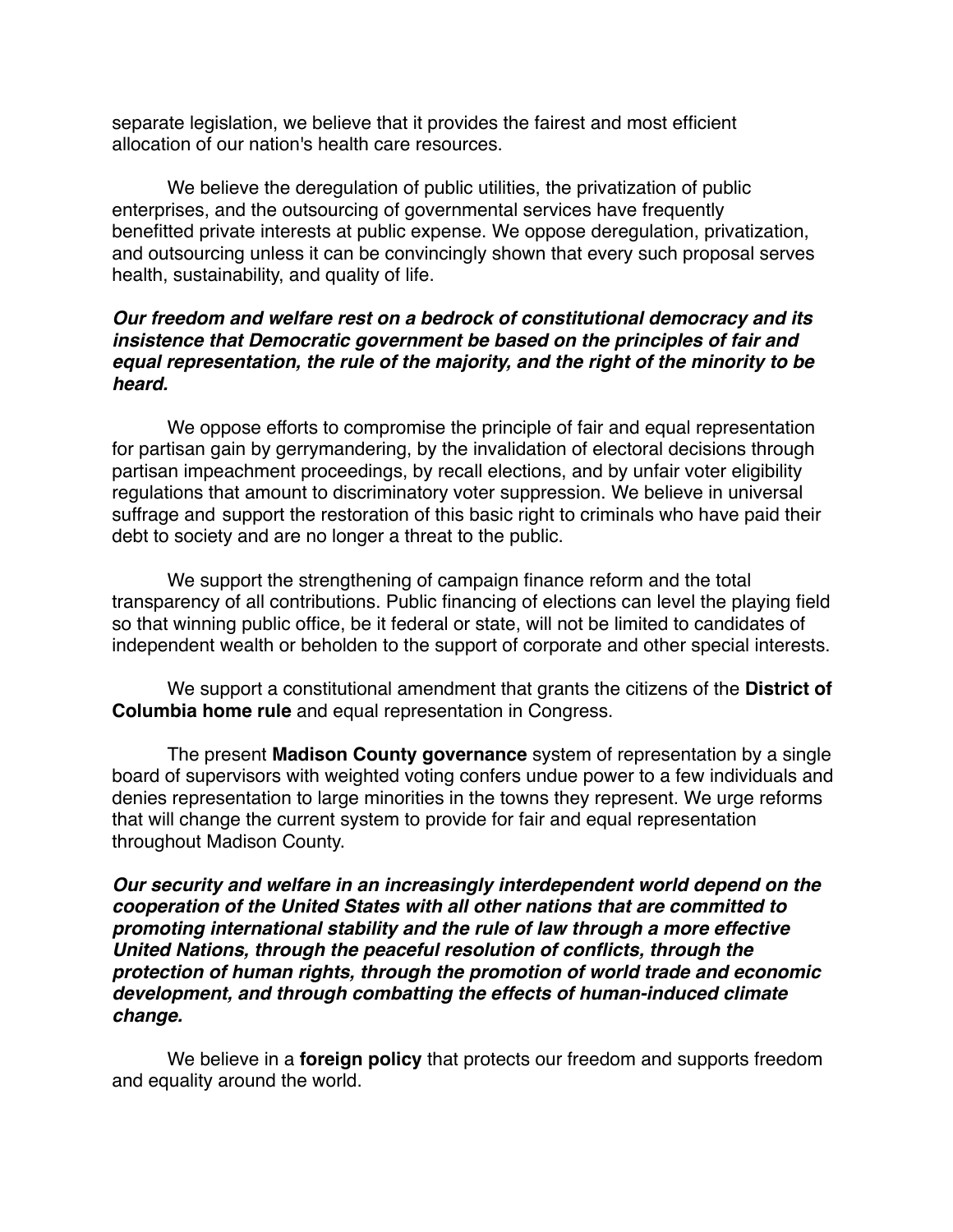We support the **United Nations charter**, which guarantees the right of individual and collective self-defense, and provides for diplomatic procedures that reduce conflict and avoid war by handling disputes through negotiations and sanctions.

We believe in a strong national defense and we urge our government to give our veterans and our courageous soldiers all the support they need.

We repudiate and consider unjustifiable the principle of unilateral preemptive **war**. We must focus attention on what motivates the hatred of those who choose to engage in acts of terror and of those who choose to lend their active or tacit support. Only by enlisting the cooperation of the entire international community, including nations that are not our allies, can we hope to identify and neutralize terrorist enemies.

The globalization of the world economy through international trade and foreign investment can benefit the advanced industrial nations as well as the developing nations. The government should not grant tax benefits and other subsidies to corporations that move American manufacturing and high-end service jobs abroad. Congress should ratify only those trade agreements that incorporate enforceable sanctions against environmental degradation and exploitation of foreign workers. Trade agreements must be accompanied by legislation that provides for the retraining and the relocation of displaced American workers and employees.

**Climate Change** must be addressed by all nations multilaterally. It is a destabilizing force that undermines our national and our global economy, threatens our health, and potentially leads to military conflict. Human-induced climate change, if not controlled, will affect agriculture, energy, security, and world peace. We applaud the aspirational goal to eventually limit the increase in global warming to 1.5 degrees Celsius, which was adopted unanimously in Paris in order to protect future generations against the potentially catastrophic consequences of climate change. We urge every level of government and the private sector to adopt energy policies that will phase out our country's major reliance on carbon and methane-emitting fossil fuels and that will greatly expand investment in renewable and non-polluting energy.

#### **Our Home**

We are proud to live and work in a county whose name honors a founding father and a remarkable first lady—James and Dolley Madison—because it is a constant reminder that America was forged in the fire of a glorious revolution to create a new order in which all men and women are "created equal" and in which legitimate rule flows from the "consent of the governed."

If our founders could return to see the fruit of their labors—the America of today—they would find many reasons to celebrate. Seeing our continuing